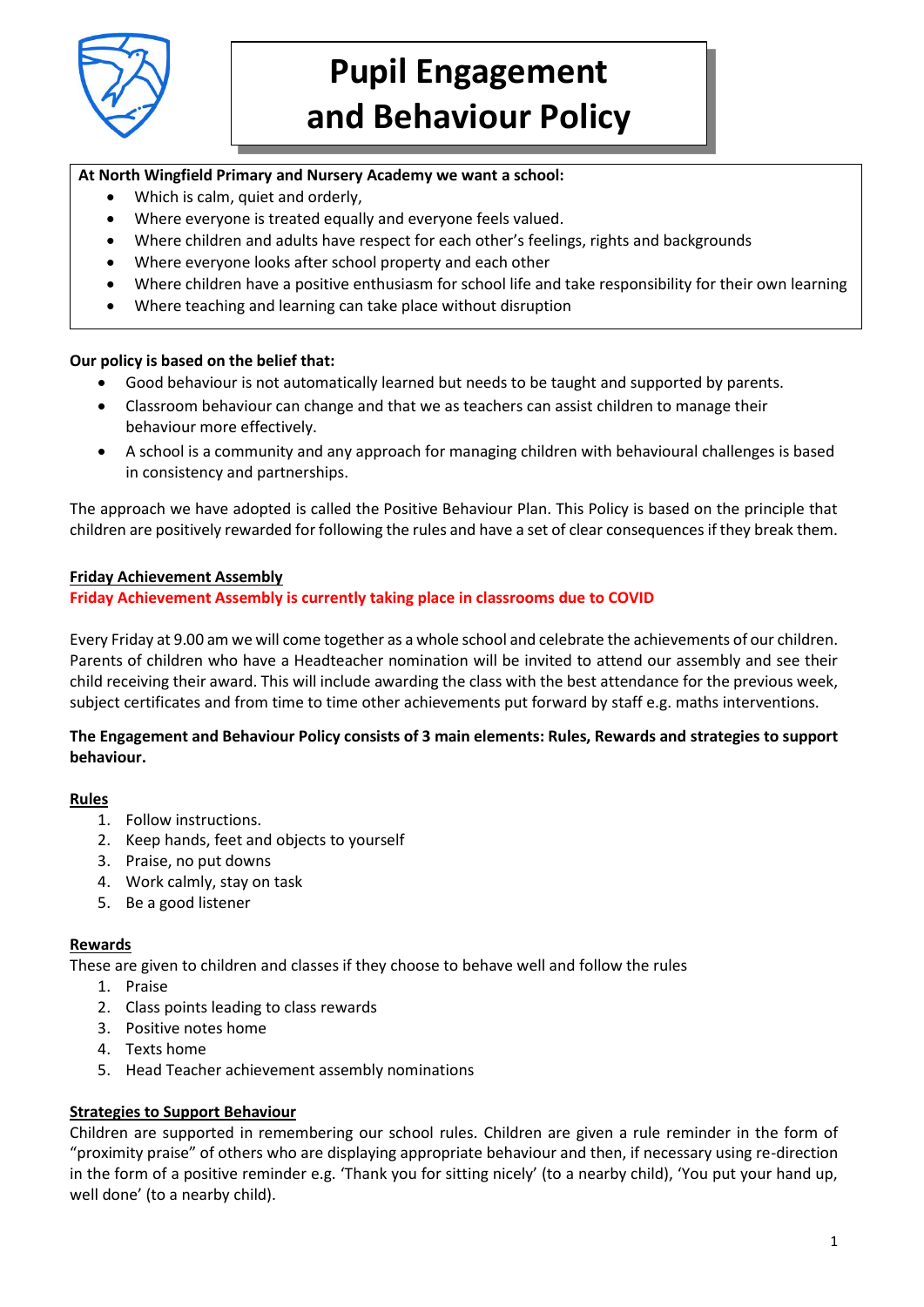The following strategies are in place to support and remind children that their *choice of behaviour* needs to be reflected on. We do not use the words *'naughty', 'kicking off', 'meltdown'* or other phrases that are not focussed on choices.

## **The Dojo Behaviour System**

All children have a Dojo monster. There is a bank of positive statements and a bank of 'needs more work' statements.



Children are rewarded a set number of Dojo's for positive points for a range of good work and positive behaviour.

Children can also lose Dojo points for poor choices in behaviour. Dojo points can be earned back, however, certain behaviours cannot such as fighting, extreme language.

Parents and carers are invited to download the Dojo app and view their child's progress along with the work they have done in class and across school.

## **Consequences**

- If a child loses Dojo's due to extreme behaviour they will lose their break time.
- Where they have lost points but the behaviour is not severe, children can work hard to earn back any lost time.
- If a child is involved in 'Severe' behaviour they will unfortunately not be able to earn lost time back.
- Consequences must be applied fairly.
- Letters to parents for excluded children are managed by Senior Leaders.
- Each session is seen as a fresh start (other than in the case of incidents that require a letter home).
- Other staff members are only to be called upon for support following the first three levels of intervention. The only exceptions to this are where a child's behaviour jeopardises the health and safety of others or there is serious and unmanageable disruption to Learning and Teaching.

#### **Children go straight to 5th warning for the following behaviour**

- Continuing to demonstrate negative behaviour
- Fighting in the playground
- Deliberate serious injury to another child
- Bullying type behaviour
- All of the above the following:-
- Leaving the classroom without permission
- Serious defiance of another adult
- Racism with intent to offend

Children with SEND need to be managed on an individual basis. It is important that you work with Rachel Shepherd (SENDCO) to discuss strategies for key children.

#### **Severe Behaviour (Leading to Internal Exclusion (Seclusion) or Exclusion to home)**

The behaviours pointed out above will result in some form of seclusion (this is in school). If supportive strategies persist and extreme behaviour continues the next step would be exclusion. This is always considered a final strategy and school will always work to avoid this step.

Health and Safety issues, Capacity for Internal Exclusion to be managed, Case History.

Each case is reviewed on an individual basis. Only the Headteacher may authorise seclusion or exclusion.

## **ALL severe behaviours are to be recorded on RMIntegris on the same day**

#### **Seclusion**

We are fortunate in having space to work one to one with children.

Seclusion is not a punishment, it is a "consequence". If a pupil has indulged in "severe" behaviour then: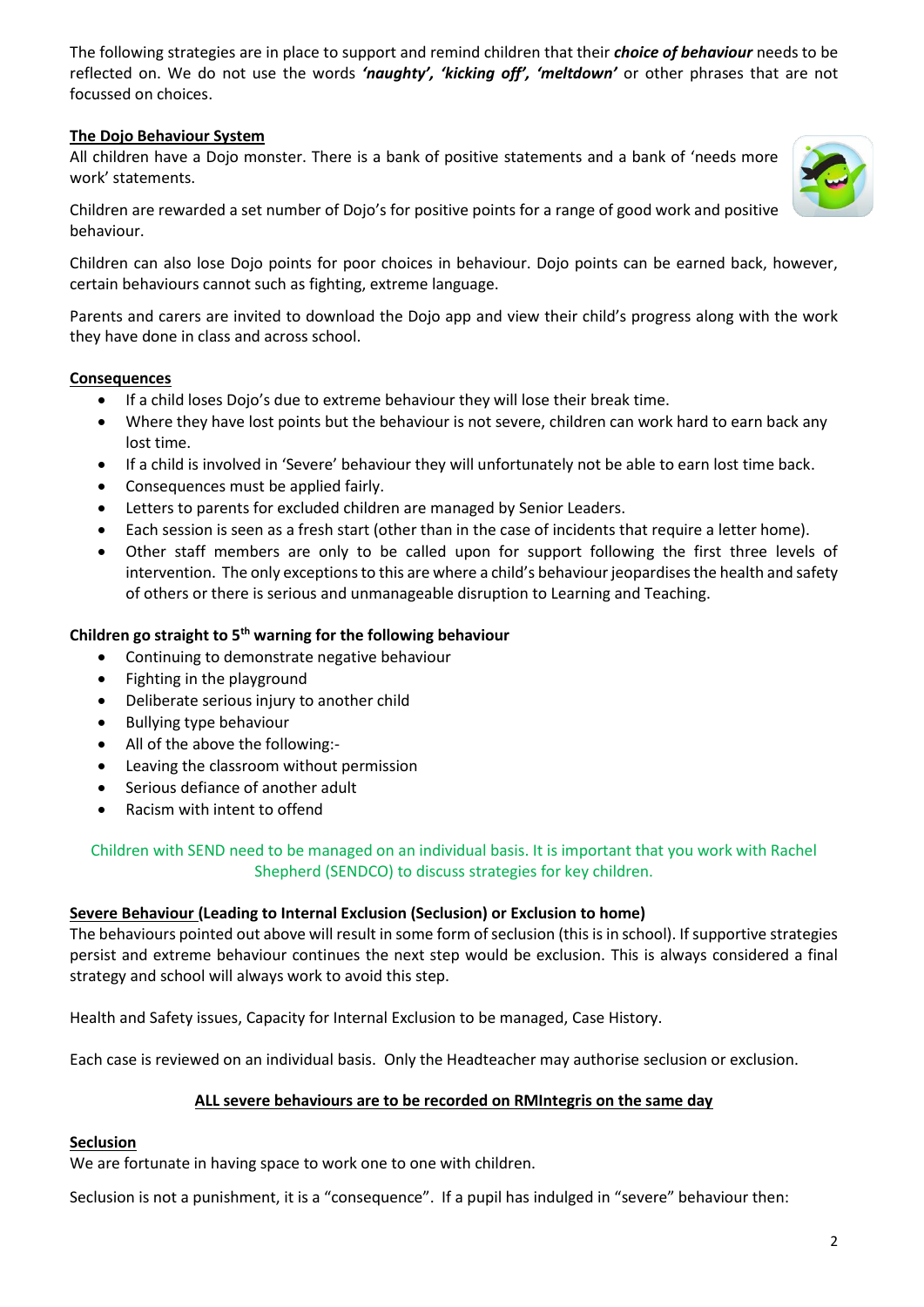- They require the opportunity to be away from the relationships and/or environment that has contributed to the poor behaviour
- They require the opportunity to acknowledge their behaviour and reflect upon this with skilled staff at school.
- They need the opportunity to discuss their behaviour with school staff within the context of the school's engagement and behaviour policy and the responsibility that they have within this.
- They need to be given the opportunity to *feel good about themselves* by interacting with different people at school – sometimes this can include other pupils. This may become a reward in the future
- We have a responsibility to turn a negative into a positive

### **Exclusion**

Derbyshire LA has a target of zero exclusions to home. This can only be achieved if each school has the same target.

Evidence shows us that exclusions do not:

- Improve pupil/student behaviour in the vast majority of cases:
- Serve to incentivise parent engagement in school;
- Serve as a warning to other pupils;
- Improve relationships between parents and school leaders or teachers;
- Tackle the key drivers of poor behaviour.

#### Exclusion:

- Makes pupils feel isolated, not wanted and unsupported;
- Confirms to pupils that they have failed;
- Confirms to pupils that they are different from others;
- Damages attendance data and contradicts many attendance strategies;
- Interrupts learning.

#### **To Conclude**

The purpose of this behaviour plan is to positively encourage all children to choose to behave properly at all times.

This policy gives children the opportunity to correct their behaviour knowing that they will gain rewards if they choose to follow the rules and face the consequences if they choose to break the rules.

#### **Managing the Policy**

#### **Basic Principles**

- **All** staff/employees must use the plan consistently.
- **No** staff/employee can introduce different rules, rewards or sanctions
- The plan applies to *all* children. Reasonable adjustments may be made for children who have serious emotional or behavioural difficulties by negotiation with all key stakeholders
- There must be a balance of rewards and consequences.

#### **Monitoring and Evaluation**

The effectiveness of the policy is monitored by the Headteacher, assistant headteacher's and Learning Mentor.

Individual profiles on behaviour can be drawn up from within this data and are used as part of reports for a variety of groups who may have an interest in the behaviour improvement of individual children. E.g. Looked After Children, Children on SEN or CP Registers etc.

Reports are made to the Governors Standards Committee and to full Governors via reports from the committee or Termly Head's Reports to Governors.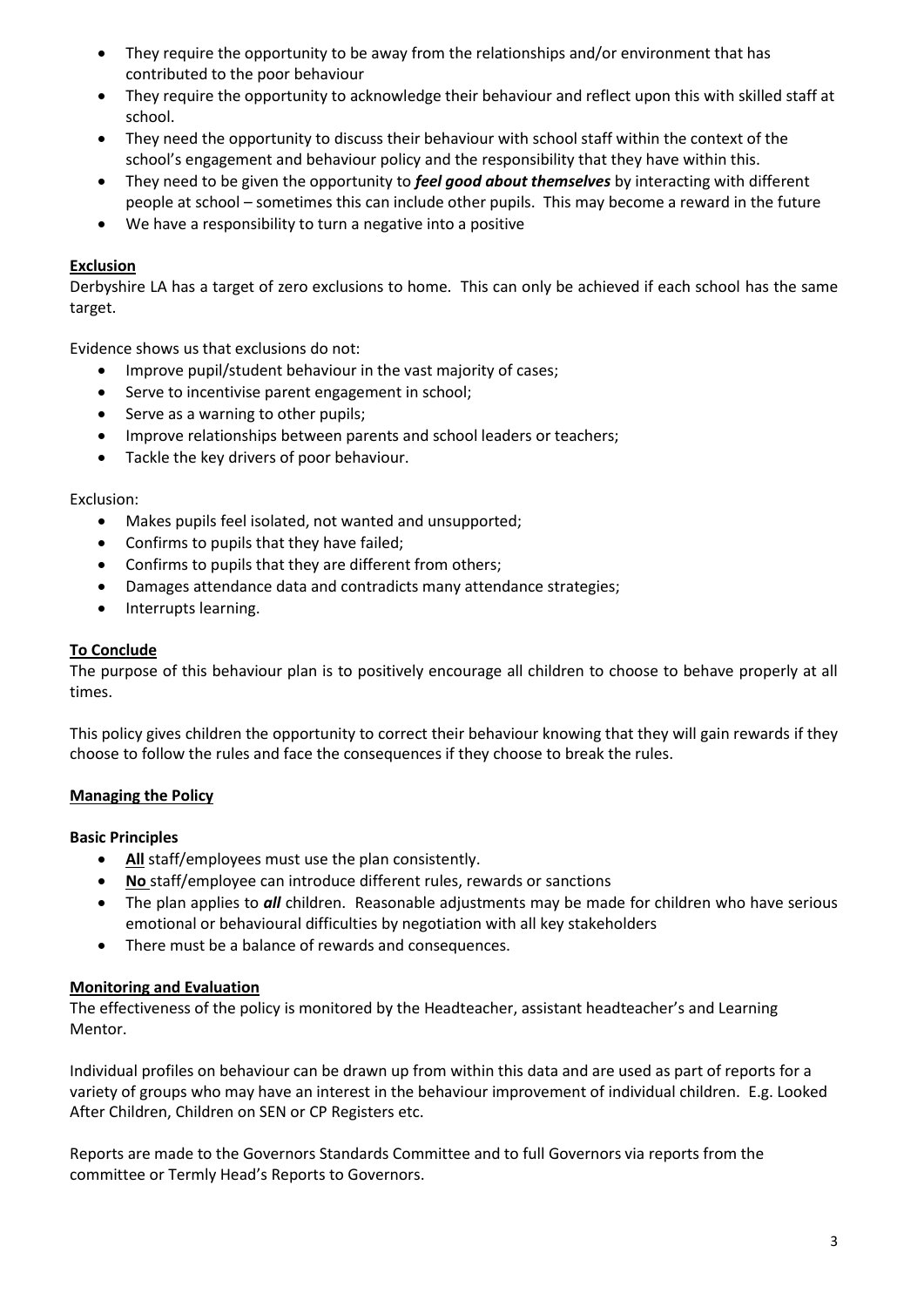#### **Additional Guidance**

#### **Behaviour of staff:**

- The behaviour of staff should always be of the highest standard; setting a good example by all that they do, always being mindful of the public face of the school and maintaining confidentiality at all times, particularly when using social networking sites.
- When using social networking sites, staff should never accept as 'friends' pupils at the school and should be very mindful of being 'friends' with parents or ex-pupils where it may lead to a breach of confidentiality or bringing the school into disrepute.

#### **Behaviour of Governors:**

Governors should always be mindful of the position of trust they hold and behave accordingly. They should maintain confidentiality for all families and should not be drawn into specific issues relating to the school but should pass on parental concerns about the day-to-day running of the school to the headteacher or any policy concerns to the appropriate committee or full board of governors. They can also advise parents about how to access complaints procedures and/or policies.

When using social networking sites, governors should never accept as 'friends' pupils at the school and should be very mindful of any comments they post or discussions they enter into involving school issues. They should also be very careful that comments do not lead to a breach of confidentiality, criticism of members of staff or act against the agreed policies of the school.

#### **Behaviour of parents:**

It is very important that the school should aim to maintain positive relationships with parents at all times so that children perceive a strong and supportive approach by both home and school. Where there are any concerns that this relationship is not working, a child's class teacher will seek ways of improving this in the first instance. Should this be unsuccessful, it will be raised with the parents by the Headteacher. This may also involve discussions about unhelpful or distressing comments made on social networking sites.

In relation to behaviour of parents towards any member of staff, governors or volunteers, the school will not tolerate any instances of:

- Bad language
- Bullying
- Threatening behaviour
- Verbal abuse
- Physical abuse
- Malicious gossip
- Using social networking sites to single out individuals or to distribute untruthful or malicious information or comments

Any of the above could result in a legally approved warning letter by the school and, should they persist, would result in the offender having their license to enter the school premises withdrawn. In the case of social networking sites, this would result in a request for comments to be withdrawn and could result in prosecution by the board of governors.